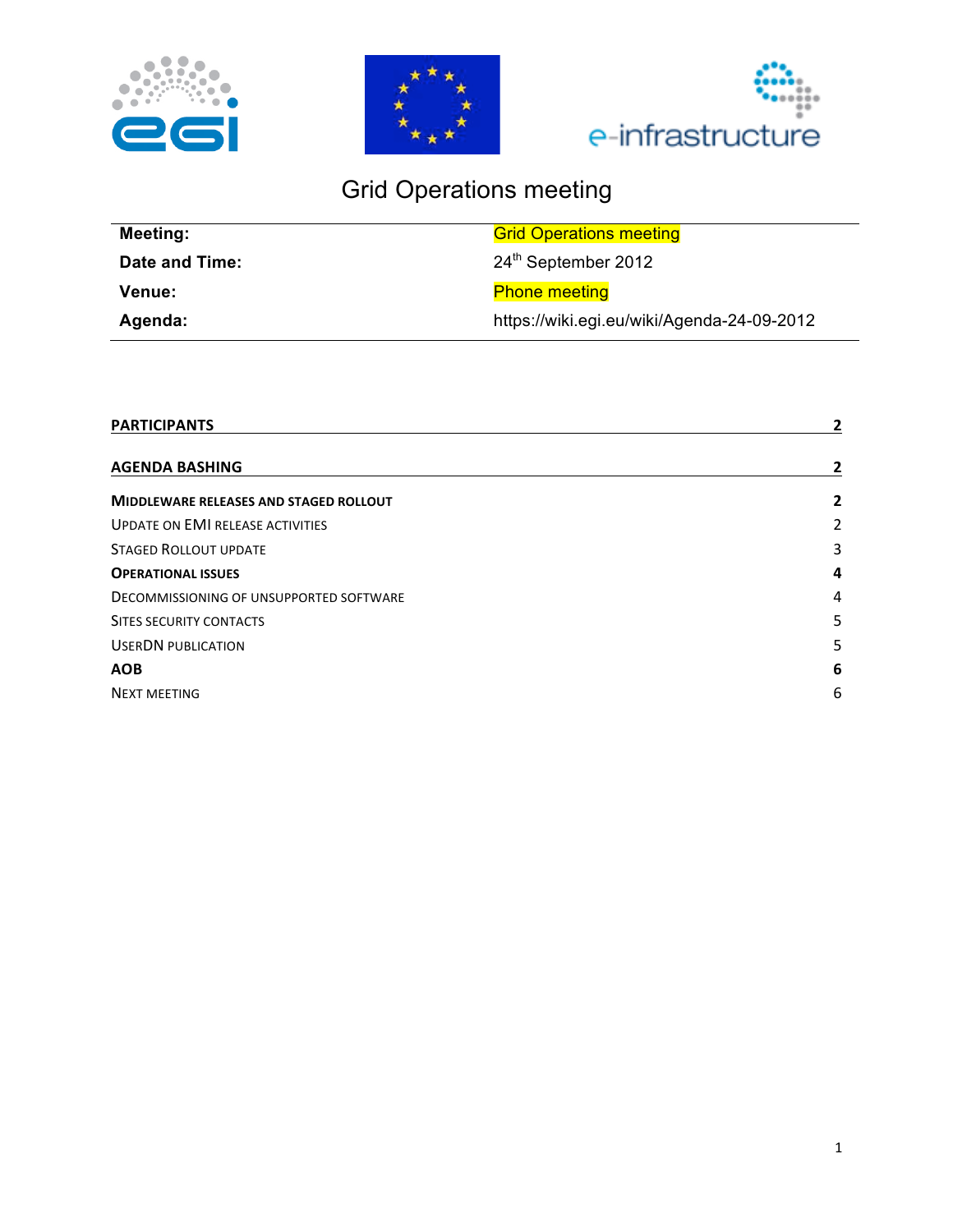





# **Participants**

Alessandro Usai Alexander Kryukov Emir Imamagic Jacques Garnier Jan Astalos Joao pina Luis Alves Mario David Mathilde Romberg Małgorzata Krakowian Miroslav Dobrucky Nikola Grkic Paolo Veronesi Peter Slizik Peter Tylka **Stuart Purdle Ulf Tigerstedt** peter solagna

# **AGENDA BASHING**

# **Middleware releases and staged rollout**

### **Update on EMI release activities**

Cristina Aiftimiei sent her apologies for this meeting. The products expected for the upcoming EMI updates have been confirmed. The EMI-1 and EMI-2 updates are expected for Monday or Tuesday the latest.

The products are:

- EMI<sub>1</sub>
	- $\circ$  RC gridftp server v.1.1.1
	- $\circ$  ARC Infosys v.1.1.1
	- O ARC Clients v.1.1.1
	- $\circ$  ARC Core v.1.1.1
	- o ARC CE v.1.1.1
	- $\circ$  WMS v. 3.3.8
- EMI<sub>2</sub>  $\bullet$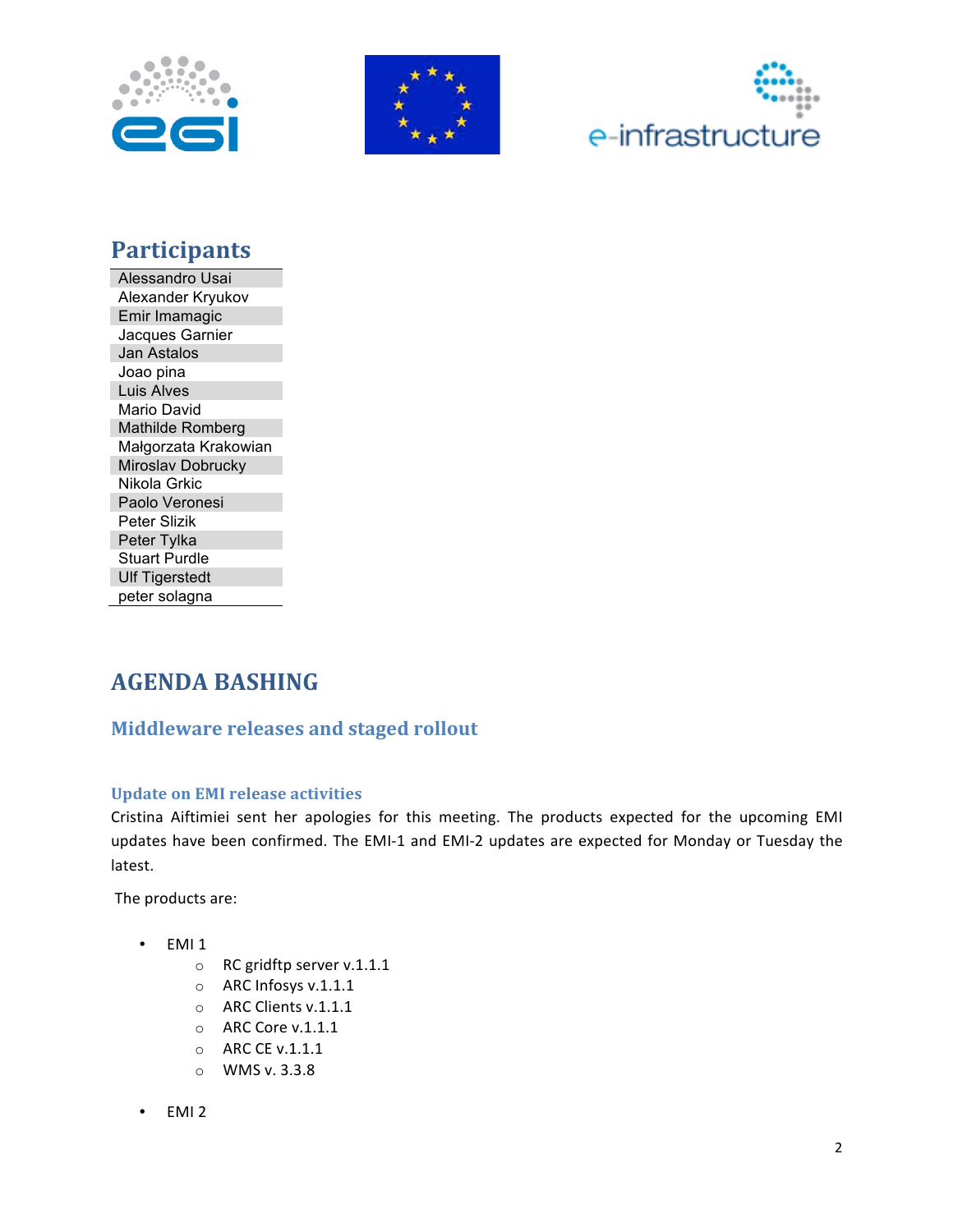





- $\circ$  CREAM v. 1.14.1
- $\circ$  dCache v. 2.2.4
- $O$  EMIR v.1.2.0
- $\circ$  UNICORE/X6 v. 5.0.0-2
- $\circ$  WNoDES v. 2.0.2

#### **Staged Rollout update**

Mario David reported about the Staged Rollout activities.

IGTF CAs are under staged rollout, reports are expected soon, submitted by IBERGRID and Greece. The CAs will be released Tuesday the latest, the announce will follow.

EMI is releasing today or tomorrow few important components: CREAM, dCache and UNICORE.

#### **UMD1:**

- IGE SAGA 1.6.1: EA has accepted the test.
- IGE GridSafe: waiting integration into APEL accounting.
- IGE GridSAM: No EA, continues on hold in staged rollout.

#### **UMD2:**

Ready to be released (Verification and SR successfully done):

- CREAM SGE 2.0.0 module
- LB 3.2.6: though a new update (3.2.7) is in the verification process, that may deprecate the 3.2.6

In staged rollout:

- MPI 1.3.0: staged undergoing by EA team
- UNICORE UVOS 1.5.1
- BDII core 1.4.0: it was also released for emi1, if this passes the staged rollout the emi1 component will also be released in the next UMD1 update
- IGE components:
	- $\circ$  Globus Default security 5.2.1
	- o Globus MyPROXY 5.6.3
	- $\circ$  Security integration 2.2.0
	- $\circ$  Gridway 5.10.2
- The following products are still to be verified, but aimed at the next update: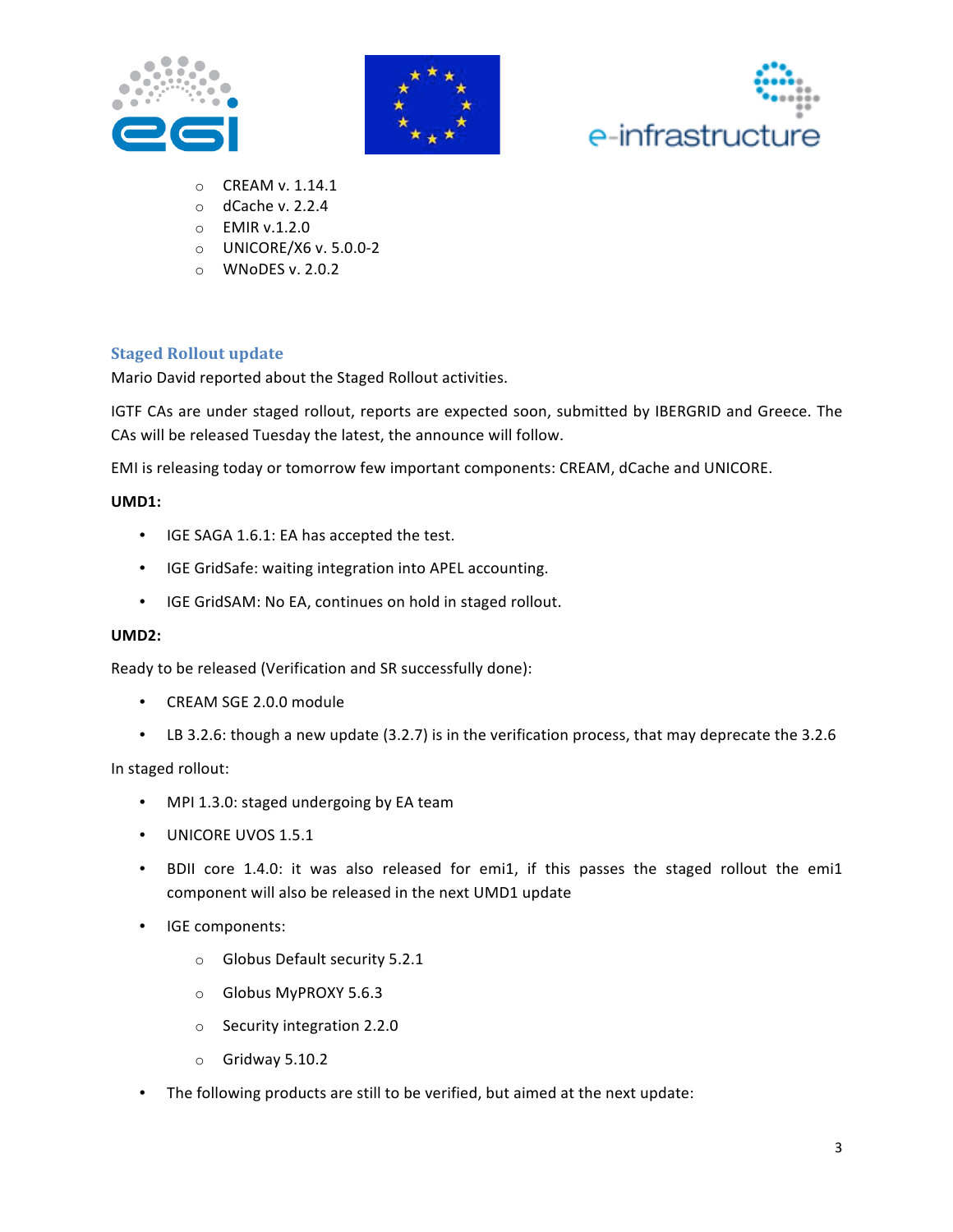





- $\circ$  LB 3.2.7: notification sent to the verifiers to start it asap
- $\circ$  MyPROXY 1.0.1: verification finished, and staged rollout will follow today or tomorrow.

SA2 is prioritizing internally the verification work - for the next UMD-2 update, scheduled for October the  $8<sup>th</sup>$  - the following products are expected:

CREAM-SGE Unicore-UVOs MPI **BDII-core** EMI-myProxy ARGUS Trustmanager **GRIDSite** 

About the other product not considered high priority: P.Solagna will contact WNoDeS team to understand their interest of being distributed in UMD and the availability of EAs and verifiers.

### **Operational issues**

#### **Decommissioning of unsupported software**

All gLite 3.1 components must be upgraded to an UMD release or decommissioned by the end of September. Sites still deploying gLite 3.1 components are eligible for suspension from the first of **October.** 

• The list of WMS's in production is available here: https://wiki.egi.eu/wiki/WMS\_Monitor

All gLite 3.2 unsupported components must be upgraded to an UMD release or decommissioned but the end of September. EGI management will receive a report containing the sites with unsupported middleware components still deployed, further actions will be defined, including possible suspension at the!**end of)October**.!

EGI COD and EGI CSIRT will follow up with sites starting from October the first.

A.Usai asked to specify the procedure for the decommissioning of unsupported software by the sites.

P. Solagna will circulate the details after a check with the CSIRT team.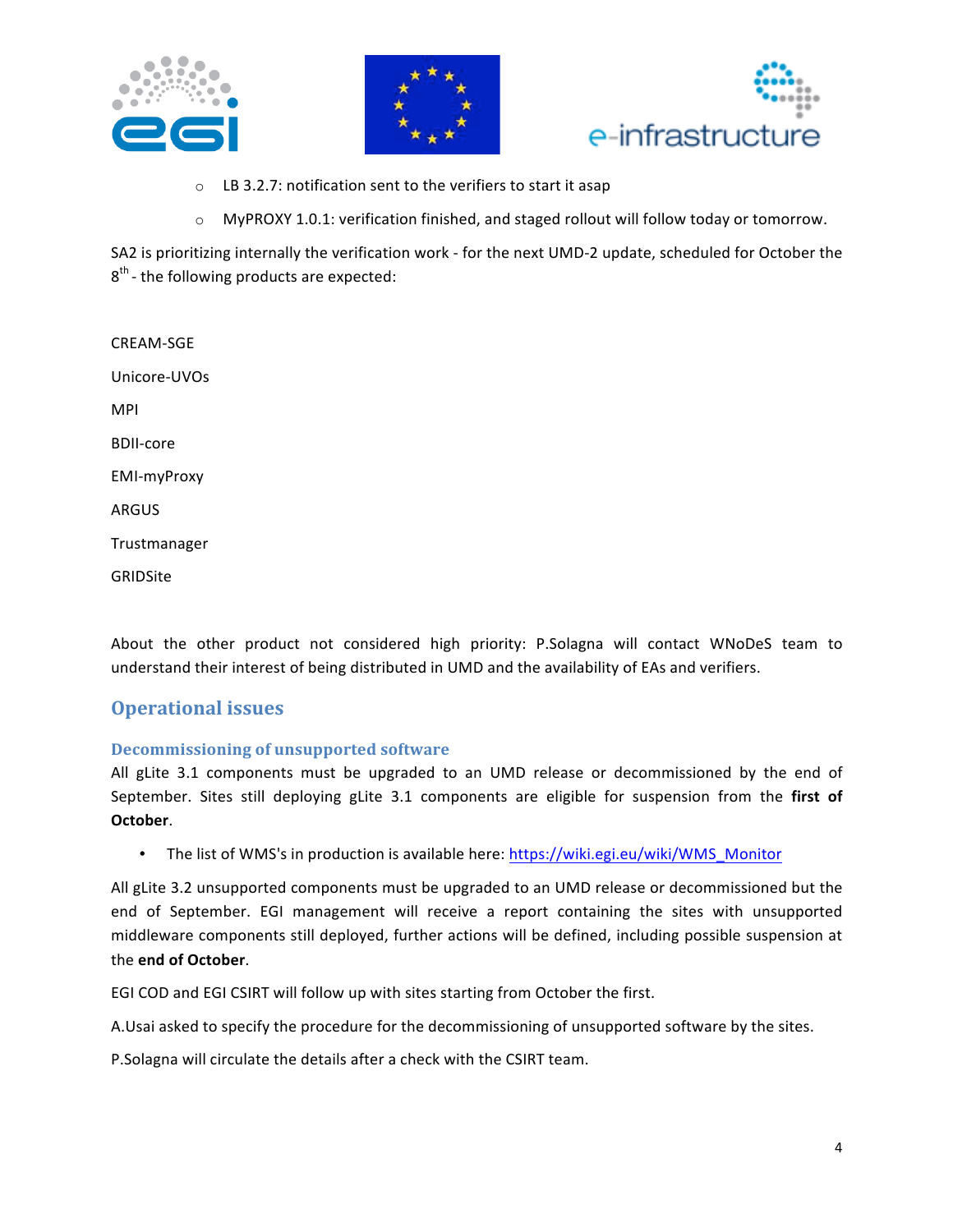





Update: Service will not be considered anymore part of the EGI infrastructure if they will be decommissioned following the Production service decommissioning procedure, this includes removing the endpoints from GOCDB and the service information from the Site-BDII.

#### **Sites security contacts**

Most of the sites in the EGI infrastructure have the security contacts correctly filled in the GOCDB.

Two sites without CSIRT email contact (notified via GGUS ticket)

Some sites without CSIRT telephone contact (office telephone)

• CSIRT officers may need to contact site security contacts by phone to have a prompt feedback on critical issues regarding the site (during office hours). The office telephone contact has not been enforced as mandatory - so far - but sites are warmly recommended to fill this field in GOCDB.

Missing CSIRT telephone number in GOCDB:

- AsiaPacific T2-TH-CUNSTDA, NZ-UOA, HK-HKU-CC-01
- NGI BG BG06-GPHI
- NGI\_CH UNIGE-DPNC
- NGI\_DE wuppertalprod
- NGI\_FRANCE AUVERGRID, IN2P3-LPSC, IN2P3-IPNL
- NGI\_IBERGRID CIEMAT-TIC, CIEMAT-LCG2, IFCA-LCG2
- NGI\_IL NGI\_IL, IL\_IUCC\_IG, NGI\_IL\_MED1
- NGI\_IT INFN-ROMA2, GARR-01-DIR
- NGI\_MK MK-03-FINKI
- NGI\_UK UKI-LT2-UCL-HEP
- ROC\_IGALC GRID-CEDIA

#### **UserDN** publication

Sites should publish UserDN information in their accounting data.

- Instructions about how to properly configure the APEL clients are available here: Agenda-01-06-2012
- If sites need to re-publish the accounting data with userDN, they must open a GGUS ticket vs the APEL support unit and wait the green light from the APEL team.